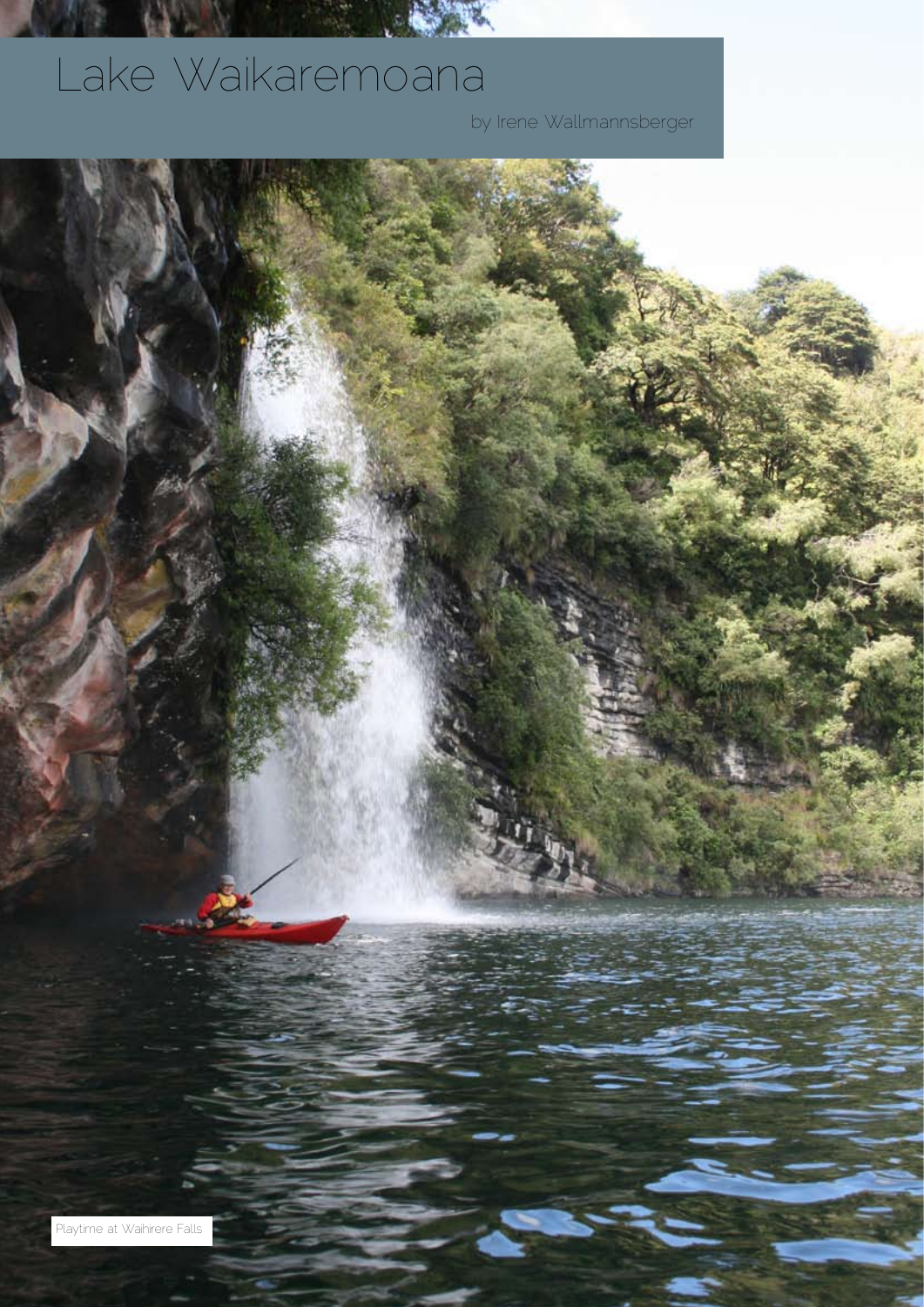Lake Waikaremoana (Sea of Rippling Waters) and Lake Waikareiti are located in the 225,000 hectares of Te Urewera National Park, which is the largest untouched native forest reserve in the North Island. The area is approximately 600 metres above sea level, giving rise to a climate that can be cool,

wet and changeable.

After meticulous preparation by Estelle, keen sea kayakers met at Canoe & Kayak Bay of Plenty to car pool, acquire the last few articles of essential gear and arrange rendezvous points for what is known to be a challenging drive.

Access can be gained from Wairoa in the east or via Murapara from State Highway 5 (our route). Horror stories abound, about the road beyond Murapara. With precipitous drops, rock falls and pot holes, numerous washouts narrowing the road to one way, not to mention the horses and pigs grazing on the side of the road, this is a "no mistakes" road.

Lake Waikaremoana was formed about 2200 years ago by a huge landslide, which blocked a narrow gorge along the Waikaretaheke River. Water backed up behind this landslide to form a lake up to 248 metres deep. The lake level was lowered by five metres in 1946 for a hydroelectric development.

As we neared Lake Waikaremoana and our first destination, the Mokau Inlet, the weather improved. At the Department of Conservation campsite we met the other members of our group who had travelled independently.

Quickly kayaks were unloaded, gear, lunch and valuables packed for the short afternoon paddle exploring the Whanganui arm of the lake.

After the traditional group photo we headed out of Mokau Inlet and into the Whanganui Inlet following the lake's edge. With clear skies we could see the ruggedness of the terrain. Huge bluffs dominated steep, bush covered slopes with bush right to the lake's edge.

At the Waihirere Falls the stream flows over a rocky outcrop dropping several metres to the lake below. Behind the waterfall is a small, shallow cavern. Here it was playtime. The intrepid paddled directly under the falls, testing their courage and their wet weather gear. Others had fun negotiating a path under an overhanging fern, into the cavern and out the other side. Robbie provided tips and moral support for the unsure. Estelle was well positioned to capture great photos of kayakers at play.

Further up the inlet the Hopuruahine Landing (DoC campsite) provided an ideal landing spot and a grassy area for us to enjoy a welcome late lunch. The slippery grass bank was ideal to try a seal launch, thanks to Robbie who gave the kayaks some extra momentum.

We continued up the inlet, crossed over, then followed the opposite lake edge back toward the Mokau Inlet. With the breeze and some gusts of wind behind us Dave, Tim and Estelle popped out their sails.



The race was on. I don't think there was a declared winner, despite the competitive banter.

We had covered fifteen kilometres. With kayaks reloaded and gear stowed we headed away to the Waikaremoana Motorcamp.

En route, the Mokau Falls are a spectacular sight from the viewing bay. The Mokau Stream flows out of a narrow valley, falling thirty seven metres. Also at this point the much smaller Tauwhare Falls flow under the road and drop forty five metres to the river bed below. These are visible from the bridge over the Mokau Falls.

The Motorcamp is situated in Opourau, Home Bay, nestling between the lake and the surrounding bush. It has a range of quality accommodation and facilities to suit all levels.

The bunkhouse was well suited to be the social hub. After dinner we gathered to share the day's highlights and plan the next day's activity. As well, we surprised Robbie and Mike with champagne and a card in celebration of their engagement.

On Saturday we could not believe our luck; another clear day and only

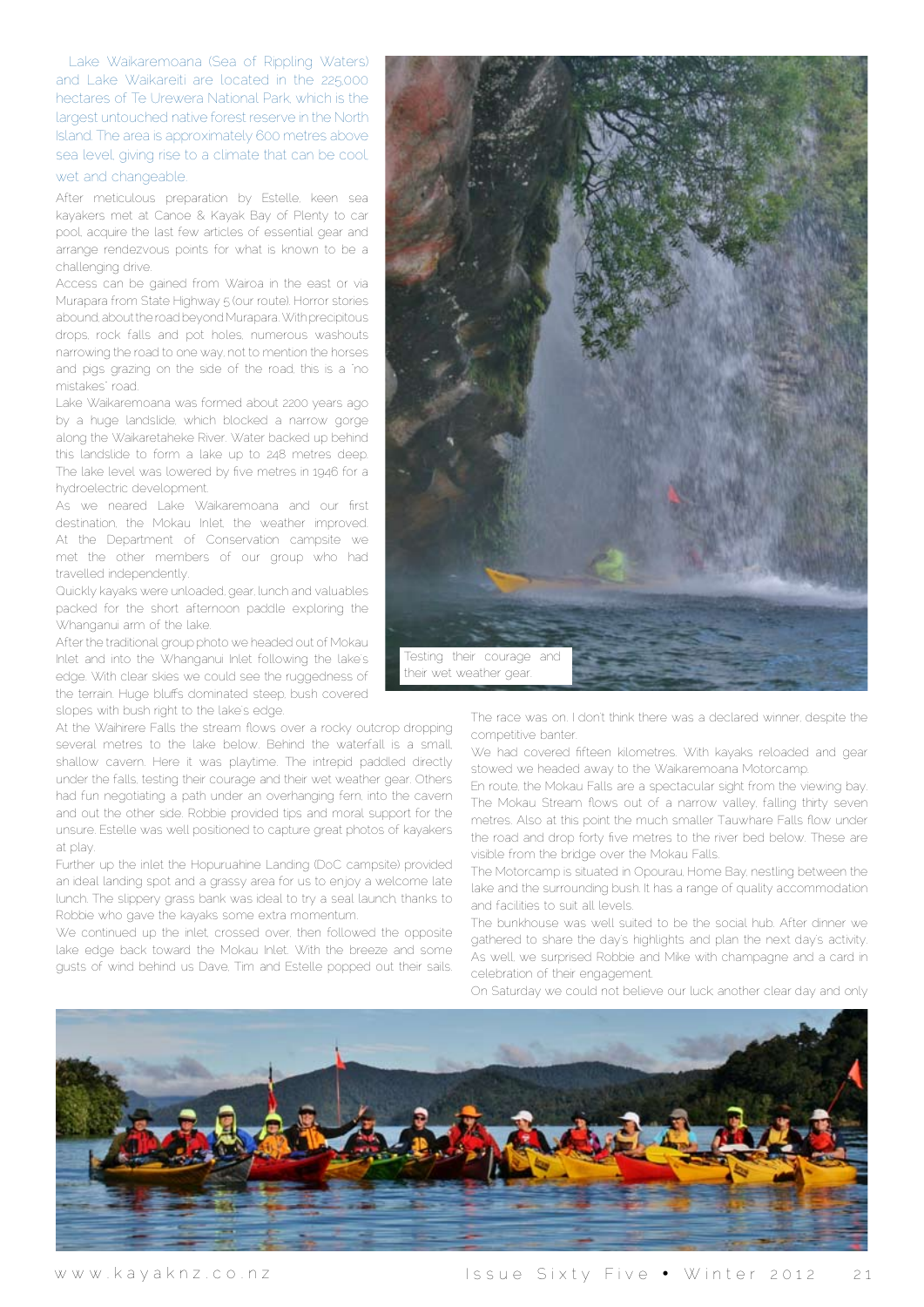

ripples on the water. Despite this we had packed extra food and shelter in case of an enforced, unplanned overnight stop. Waikaremoana is known for unpredictable weather, strong gusty winds and rough waters, especially through the Narrows (Te Kauangaomanaia).

Once launched, we headed out as a group across the lake to Matuahu Point at the entrance to the Whanganui Inlet. In a sheltered bay we regrouped. Some had a quick shore stop. (Shore, yes, but not sand, just solid rock.)

Stunning views of the Panekiri Bluffs, the surrounding bush covered

From here we followed the lake's edge toward the Narrows. We found a sheltered bay that accommodated all sixteen kayaks and was not too challenging to land on. Sitting on the shore under manuka we could appreciate the scenery, soak in the sun and enjoy the company of friends. It was so peaceful.

We were lucky: The Narrows were calm, with little wind, so we paddled on beyond Te Upokoohinewai Point. Our goal achieved, we turned back and toward the Whanganui Inlet. Again we regrouped, buddied up, and practised. The crossing was a little rougher, but once more everyone

hills and distant peninsulas sparked a discussion of the benefits of exploring the area from the water in a kayak.

A strong gusty wind was blowing down the Whanganui Inlet. As a group we spent a few minutes in the shelter of the point practising railing and bracing into the wind, watching for changes on the water surface indicating gusts and sharing tips for a safe passage across to Te Taraoamohanga Point.

More experienced kayakers buddied up with newer paddlers. Encouraged, we headed out into the rougher water. All made it across without swimming. There were happy, relieved smiles all round. For some it was their first experience of rougher waters.